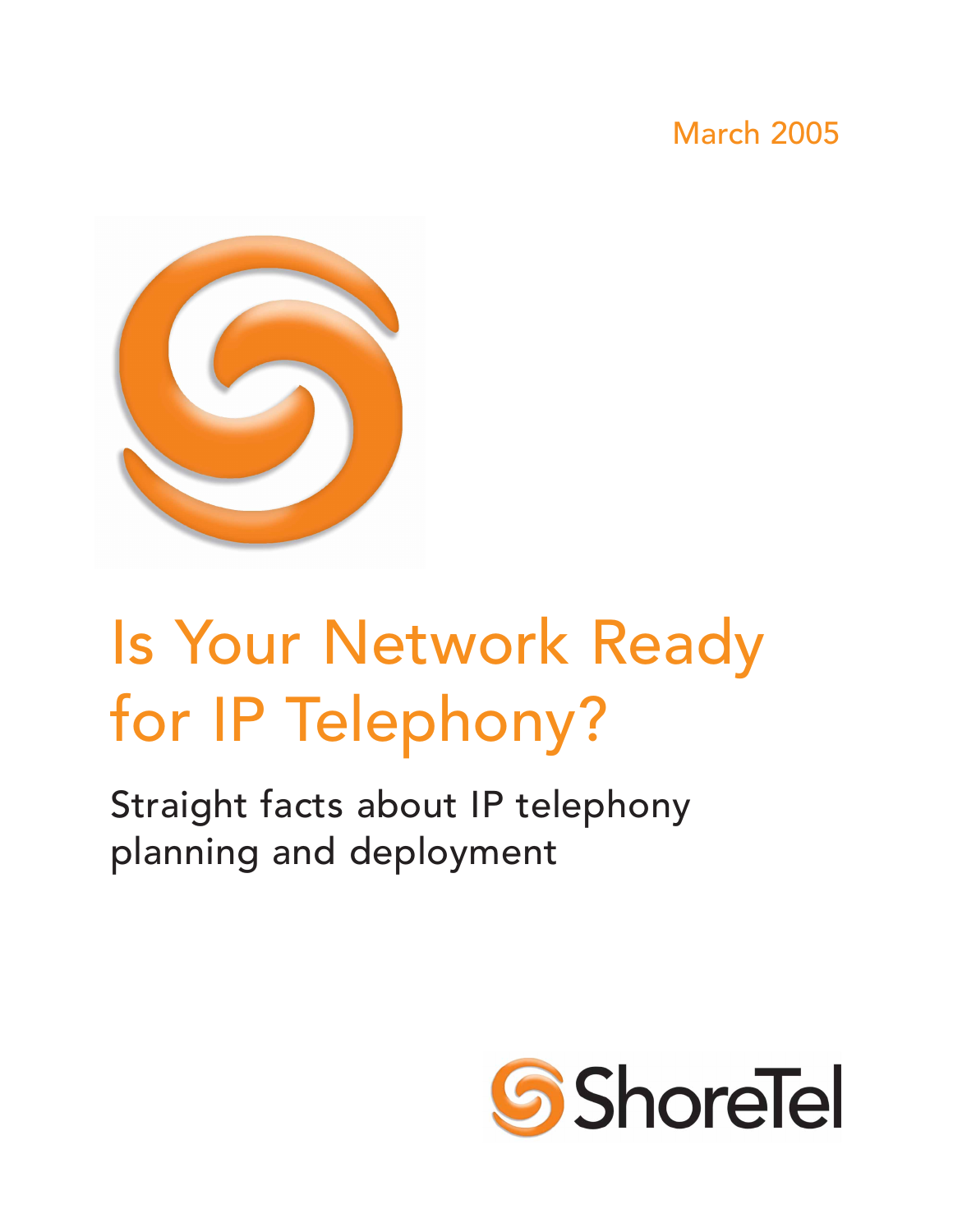

Enterprises are rapidly adopting IP telephony for cost savings, productivity gains and business innovation, but delivering a high quality voice service takes more than just buying the latest IP telephony equipment.

Successfully deploying IP telephony to your enterprise also means understanding the requirements for delivering toll-quality voice over your company's network infrastructure, and then appropriately planning for, choosing and deploying the right IP telephony solution. Making sure the network is ready for IP telephony is a critical success factor.

ShoreTel, the innovation leader in enterprise IP telephony, has set new standards for usability and manageability while reducing telecom costs. To ensure an optimal IP telephony experience, ShoreTel requires customers to have a thorough assessment of their networks. ShoreTel's solutions providers can assist with this assessment.

Here are the straight facts about planning for and deploying IP telephony in your enterprise.

#### IP Telephony's Business Benefits

Cost reduction, improved productivity, increased innovation and better collaboration are the measurable business benefits of IP telephony.

IP telephony offers significant cost savings by providing an alternative to high cost toll services. Organizations can reduce recurring voice toll charges and slash the high cost of supporting remote offices. IP telephony also enables enterprises to simplify their data and voice networks into a single converged infrastructure, thus improving operational efficiency.

Savings from IP telephony can be substantial. Savings can range from \$9,600 to \$28,000 per site annually for large organizations and between \$4,800 and \$9,600 for mid-sized organizations, according to Nemertes Research's study "Convergence: Reality at Last," published in 2004.

IP telephony increases organizations' ability to innovate. It increases worker productivity and efficiency by integrating call handling with Microsoft® Outlook® for efficient call management. IP telephony also enables collaborative and productivity operations such as unified communications, distributed contact centers, multimedia training and spreadsheet and data file sharing. Business, within and across the company, gets done more efficiently.

### Architectural Requirements

IP telephony creates an opportunity for IT organizations to deliver superior service than with legacy PBXs, but delivering an enterprise-quality service means IT managers must pay close attention to IP telephony's architectural requirements.

• Reliability and scalability: Because of a distributed architecture, IP PBXs can deliver a more reliable, scalable voice service. For example, ShoreTel's systems are extremely reliable with no single point of failure. Organizations can easily scale their phone system as their needs grow. Expansion is flexible and seamless.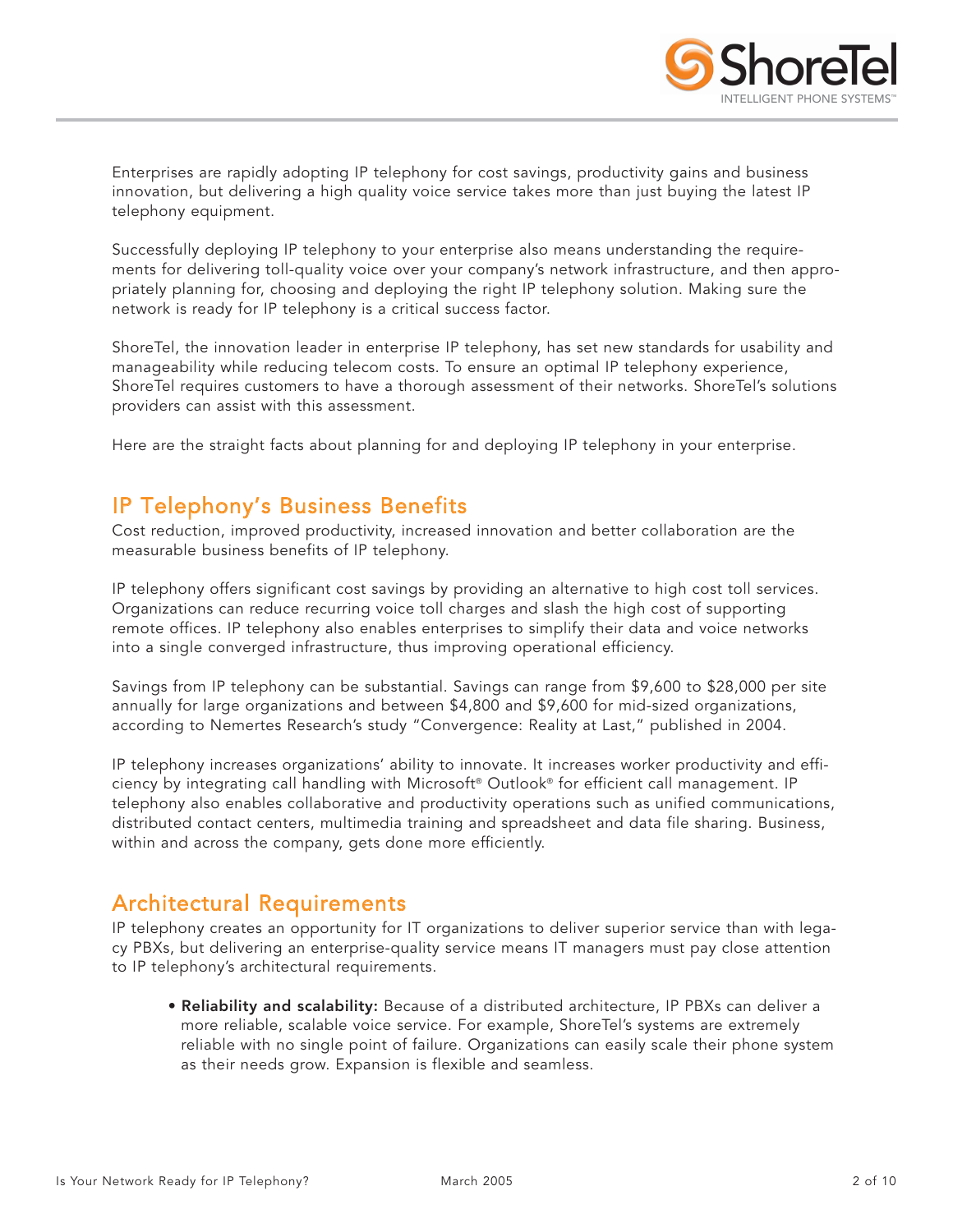

#### What's the Difference: Voice over IP and IP Telephony

VoIP is a generic term for using IP data networks like the public Internet to transmit voice traffic. VoIP has promised consumers savings by transmitting calls over the Internet, bypassing traditional phone companies.

After years of resistance, many service providers are now offering VoIP services. Phone companies and long distance providers have long been concerned about cannibalizing their traditional revenues by offering lower cost VoIP services.

The U.S. Federal Communications Commission considers VoIP services as an information service which requires regulation on a case by case basis. Neither federal nor state governance currently regulates VoIP services.

IP telephony uses a private IP network for voice calls, not the public Internet. IP telephony provides organizations with the ability to leverage their existing private IP data networks to transport voice traffic.

IP telephony is a costeffective way of migrating an organization's intra- and inter-site voice calls away from traditional analog circuitry and PBX tie trunks (typically dedicated T-1s) and onto a company's dedicated data network, which are typically T-1 or T-3 on the WAN side and 100Mbps Ethernet or Gigabit Ethernet on the LAN side.

- Ease of use: Users can maximize their productivity with unified communications, converged conferencing, contact center and softphones. Integration with Microsoft Outlook makes it a snap to know who's calling as the phone rings. With find-me or presence applications, employees no longer miss calls when they are not sitting at their desks. Mobile workers can easily relocate their extensions to any other handset themselves on a temporary basis, allowing them to freely move from one campus to another while keeping their extensions.
- Simple management: IP PBXs simplify management, enabling management of a global IP telephony system from any location. For IT administrators, deploying IP PBXs frees them from the proprietary hold of the legacy PBX manufacturer. Adds, moves and changes don't require the assistance of costly outside systems integrators, as they can be done with a few mouse clicks.

## Network Requirements for Toll-Quality Voice

The fundamental requirement to achieve toll-quality voice is to deploy an IP PBX over a properly architected network infrastructure. The LAN/WAN infrastructure must deliver sufficient throughput and meet latency, jitter and packet loss requirements.

Deliver sufficient throughput: The amount of bandwidth required for voice depends on the number of simultaneous calls, the voice encoding scheme used in the IP handset or softphone and the signaling overhead.

The International Telecommunications Union (ITU) G.711 codec is commonly used in LAN deployments, where LAN bandwidth is plentiful. With G.711 and RTP header compression, each call requires 82Kbps.

ITU G.729 is commonly used in a WAN environment because it uses substantially less bandwidth. With G.729 and no header compression, each call requires 26Kbps. With ADPCM and no RTP header compression, each call requires 52Kbps.

Meet latency and jitter requirements: Latency is the time from mouth to ear. It is the time it takes for a person's voice to be sampled, packetized, sent over the IP network, de-packetized and replayed to the other person.

Distance alone on the WAN circuit can cause delay, as can lower-speed WAN circuits. If latency is too high, it interrupts the natural conversation flow, causing the two parties to confuse latency for pauses in speech. Latency must not exceed 100 milliseconds (ms) one way for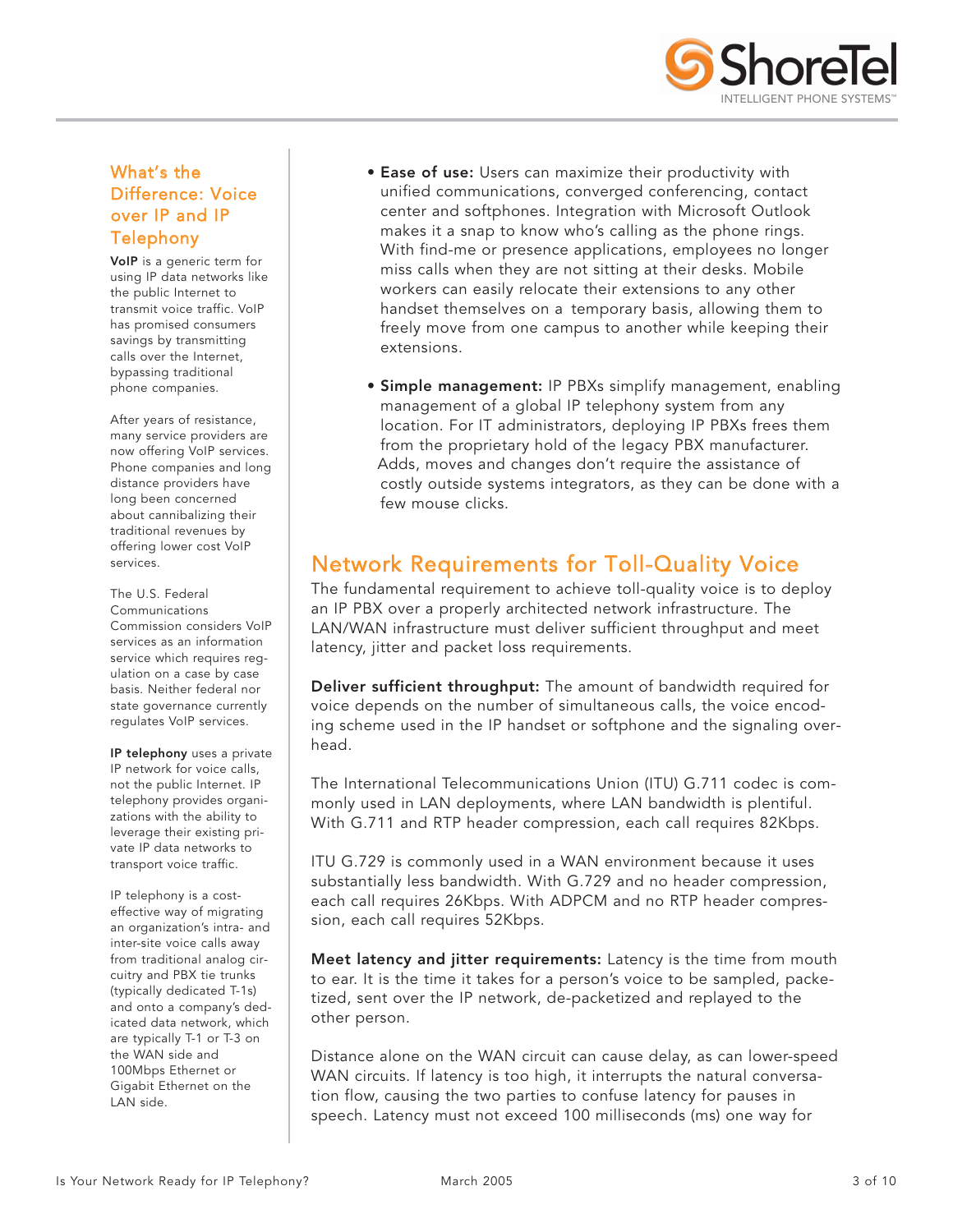

toll-quality voice and must not exceed 150 ms one way for acceptable quality voice. At 150 ms, delays are noticeable, but callers can still carry on a conversation.

Users hear jitter as degraded voice quality. Jitter is variation in latency over the LAN and WAN, as the IP telephony packets arrive in uneven patterns at their destination. Jitter has many sources: network congestion, queuing methods used in routers and switches, or routing options such as MPLS or frame relay used by carriers.

To compensate for jitter, ShoreTel's ShoreGear voice switches continually measure the jitter in the system and dynamically change the size of jitter receive buffers in 5 ms increments to optimize voice quality.

Packet loss requirements: Packet loss results in a metallic sound or dropouts in the conversation. Packet loss is caused by congestion, poor line quality and geographical distance. Since IP telephony is a real-time audio service that uses the Real Time Protocol (RTP) running over User Datagram Protocol (UDP), there's no way to recover lost packets. If even one or two percent of IP telephony packets drop, voice quality degrades.

ShoreGear's lost packet concealment capability reduces the impact of packet loss. When there's no voice sample to be played, the last sample is replayed to a receiving party at a reduced level. This is repeated until a nominal level is reached, effectively reducing the clicking and popping associated with low levels of packet loss.

| Parameter                                    | Requirement                                                                                                                                                                                                                                                   |
|----------------------------------------------|---------------------------------------------------------------------------------------------------------------------------------------------------------------------------------------------------------------------------------------------------------------|
| <b>Bandwidth</b>                             | • With ADPCM and no RTP header compression: 52Kbps per call<br>. With G.729a and no RTP header compression: 26Kbps per call<br>· With G.711 and no RTP header compression: 82Kbps per call                                                                    |
| Latency and jitter<br>for toll-quality       | $\bullet$ <100 ms total<br>• 100 ms less 42 ms allocated for the ShoreTel5 system yields a 58 ms budget for<br>the network<br>• When G.729a encoding is used, 100 ms less 62 ms allocation for the ShoreTel5<br>system yields a 38 ms budget for the network  |
| Latency and jitter for<br>acceptable quality | $\bullet$ <150 ms total<br>• 150 ms less 42 ms allocated for the ShoreTel5 system yields a 108 ms budget for<br>the network<br>• When G.729a encoding is used, 150 ms less 62 ms allocation for the ShoreTel5<br>system yields a 88 ms budget for the network |
| Packet loss                                  | • <1 percent for voice calls and no packet loss for fax and modem calls                                                                                                                                                                                       |

Network Requirements for Toll-Quality Voice

## Assessment/Deployment Checklist

Planning, network assessment, systems integration, deployment and remote monitoring are key steps for a successful IP telephony implementation.

1. Start with the business requirements. How will the IP telephony system be used? What is the frequency and quantity of calls over the network? How many sites will be supported? The required bandwidth will depend on the call volume, applications used and even the codecs in the IP phones. For instance, supporting 10 simultaneous calls using G.711 requires 820Kbps of bandwidth.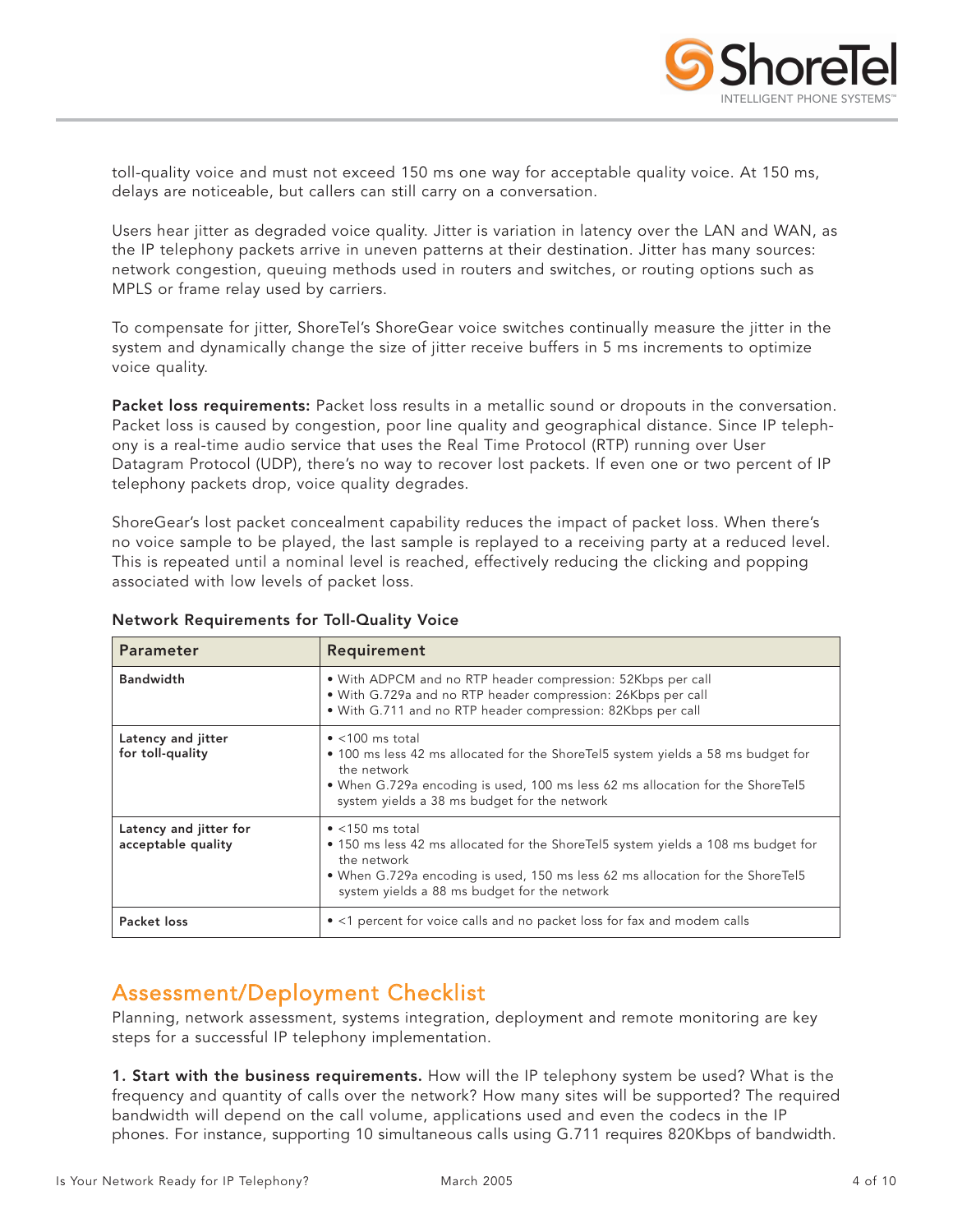

What applications, such as video, voice, Web-based applications, enterprise applications, e-mail, backups and Web browsing, are used—and how much bandwidth does each consume? Gaining a good understanding of the application load on the network will help you prepare to meet the real-time demands of IP telephony.

Plan for growth. When designing the LAN/WAN infrastructure for IP telephony, consider your organization's needs in two years. Today's requirement may be for ten calls per minute, but in a year, it could grow to 30 calls per minute.

2. Assess your local network. Know what equipment exists in your network, and have an accurate architectural diagram. Make sure your network equipment is current, and use virtual LANs (VLANs) for voice traffic.

Toll-quality voice requires a switched Ethernet network, whether 10Mbps, 100Mbps or Gigabit Ethernet. You may need to upgrade older routers, switches or servers. Limit or eliminate broadcast or chatty protocols such as IPX, which add considerable unnecessary traffic.

VLANs will improve voice quality on the LAN. By setting up voice traffic to run in separate VLANs, IT managers can separate delay-sensitive voice traffic from data traffic right from the IP phones all the way through the switched network. Setting up voice traffic in a separate VLANs will also improve security and protect the conversation content.

Check for duplex mismatches. Duplex mismatches – full duplex on one end of an Ethernet connection and half duplex on the other end – are a major cause of IP telephony performance problems. Be sure to check the duplex settings of your connections and as well as the switch and router settings. Because the backbone has such a huge impact on performance, setting backbone connections to full duplex is particularly important.

3. Plan for multi-site connectivity. Assess how much WAN bandwidth exists today between sites – and how much is needed to support the anticipated number of voice calls. Define the number of connections between sites and understand how much WAN throughput is necessary.

IP telephony can be deployed over shared or dedicated WAN circuits as well as over an IP managed services. When connecting small offices or home offices, DSL can be used. Dedicated WAN circuits such as T-1 and T-3 will deliver the highest quality service.

Managed IP services are becoming a popular alternative to traditional dedicated circuits. Managed service providers offer IP connectivity over their private backbone, not over the public Internet. Because Internet performance varies, you should not rely on the public Internet to deliver an enterprise-quality voice service to remote users.

4. Use quality of service (QoS) on the network. Your QoS policies should give voice traffic higher priority over other less delay-sensitive traffic, so that voice conversations aren't interrupted by large data transfers.

Layer 3 QoS, whether DiffServe or Type of Service (ToS), is a system of identifying IP packets or traffic flows to group them. Once identified, the traffic can be marked into groups so that QoS policies can be applied to them. For example, Web access needs to be reasonably responsive, but e-mail response time can range from seconds to minutes. IP telephony and IP videoconferencing need a high level of QoS for enterprise quality.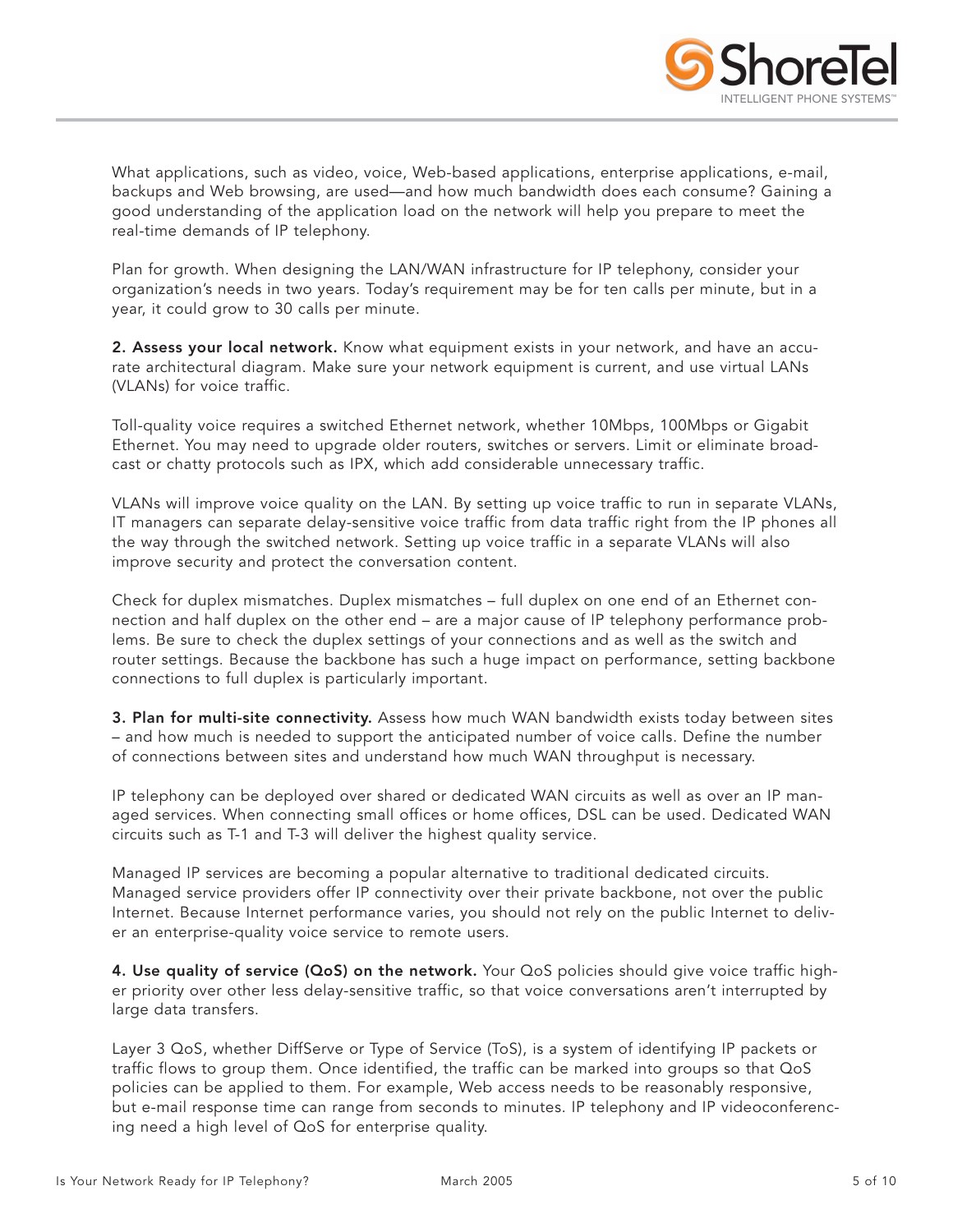

#### Is Your Network Ready for IP Telephony?

When deploying IP telephony over your organization's network, preparation counts. This way, you avoid any surprises at deployment time. Ask these questions first:

• Do you have a logical LAN/WAN diagram of your network?

• Do you have an inventory of all your network equipment?

• Do you have an IP address database?

• How much bandwidth do you have between sites?

• How many IP calls do you plan to run simultaneously through your IP network?

• Is your local network switched Ethernet?

• Does your WAN have sufficient bandwidth?

• What is your plan for setting up VLANs for voice on the local network?

• On the LAN/WAN, does your Layer 3 network support QoS?

• Does your network consistently meet toll-quality network performance standards for

latency, jitter and packet loss?

The type of end-to-end QoS implemented will depend on the QoS supported on your routers and the IP telephony solution. Your IP telephony equipment, including phones and switches, should support QoS.

Note that Layer 2 QoS (IEEE 802.1p) settings are lost when the router rebuilds the frame. Most routers can translate the appropriate Layer 2 QoS information into Layer 3 QoS, but check that your router can do this translation at wire speed.

Service providers are migrating to MPLS for WAN links. MPLS explicitly reserves the combination of paths and QoS ahead of the arrival of any packets, and helps service providers better design their network core and deliver reliable services.

5. Establish a service level agreement (SLA). Negotiate a SLA with your WAN service provider to provide guarantees of throughput, availability, latency, jitter and packet loss. A SLA for voice quality might also include the call completion rate; the delay from when the last digit is dialed until a user hears a ringing or busy signal; fax performance; and a voice mean opinion score to measure voice quality. Carriers are beginning to put together increasingly complex SLAs as a point of service differentiation.

When deploying IP telephony to remote offices, ask the service provider which partners they use to deliver these services and if their partners will also support the SLAs. For instance, a major service provider may partner with a local provider to provide last-mile services using DSL or wireless.

6. Perform a network assessment. Network assessment services and tools are an invaluable measure of your network's readiness to support IP telephony and other real-time applications. A network assessment provides comprehensive performance assurance and real-time verification of performance right to the users' desktops. By scouting out potential problems in advance, the success of the deployment is increased.

7. Beware of virtual private networks (VPNs). Many enterprises use VPNs for secure remote access; however, the encryption adds overhead to the user sessions. Most VPN appliances do not increase latency, but software VPNs will introduce latency and can be problematic.

### Performing a Network Assessment

ShoreTel's IP Telephony Network Assessment is a complete service to help you plan, design and implement an IP telephony solution to meet your organization's specific needs and ensure that IP telephony will run smoothly. The assessment is provided by ShoreTel's solutions partners or directly from ShoreTel. It is required prior to deployment.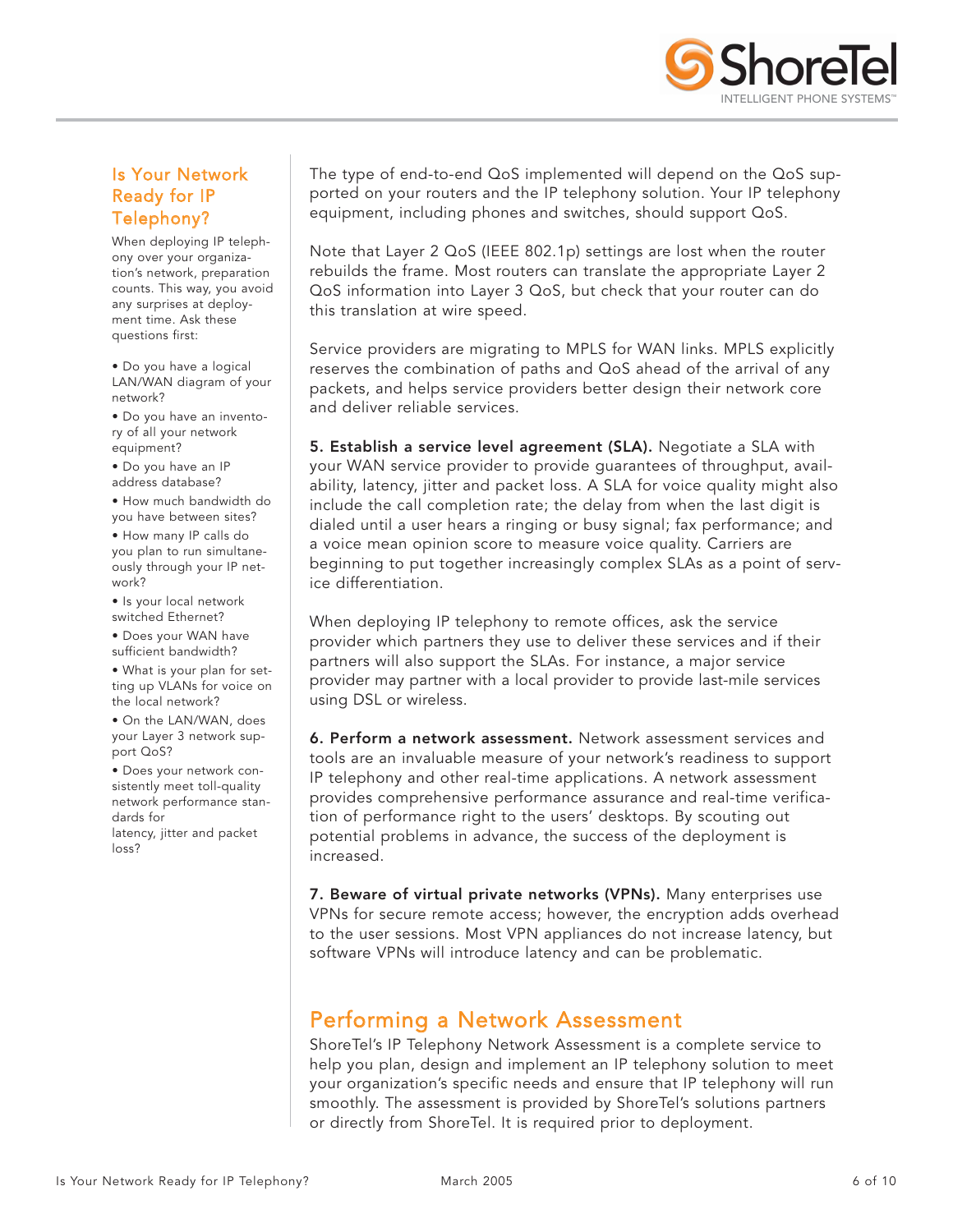

ShoreTel's IP Telephony Network Assessment combines real-time and simulated testing which results in the pre-emptive discovery of network faults and potential performance problems. ShoreTel uses a network performance management tool from Viola Networks called NetAlly. NetAlly uses active application traffic to monitor and test actual applications and servers. It also collects passive performance information from IP PBXs, gateways and other network components. This provides repeatable and real-world tests for the most comprehensive performance assessment.

The NetAlly tests simulate IP telephony and the ability of the network to handle latency, jitter and packet loss. NetAlly also reports on voice quality in the form of a mean opinion score (MOS), which is a five-point scale established by the ITU in which 1 represents the poorest voice quality and 5 represents perfect voice quality.

NetAlly's agents send each other a variety of network traffic packets – using different application protocols, packet size, packet spacing and QoS levels. In addition to measuring peer-to-peer traffic, NetAlly's agents can also generate actual client transactions against production servers, including communicating with IP PBX servers.

By performing a pre-deployment network assessment, organizations gain an end-user perspective of network behavior. NetAlly's Web-based agents allow almost immediate performance testing to the user's desktop without the time, expense and security concerns of deploying physical resources or installing client software.

The initial results of a network assessment are delivered in minutes, although an assessment tests typically run for several days. It is vital that assessments be performed during peak operation hours to ensure an accurate picture of the network traffic. If trouble spots should arise either predeployment or during ongoing operations, these tools enable your solution provider or your IT team to rapidly isolate the source of the problem.

Network Readiness Deliverables: The Network Assessment service provides a detailed network readiness report of an organization's network environment and outlines the requirements for a successful IP telephony implementation. The Network Assessment has three components:

- Detailed assessment of the current environment, including the logical LAN/WAN architecture, an inventory of network components and IP addresses.
- A comprehensive IP telephony readiness report that analyzes network performance, utilization and capacity to support IP telephony.
- Recommended corrective actions to get your network ready. Organizations are provided with a known-issues report as well as short- and long-term recommendations for their network infrastructure.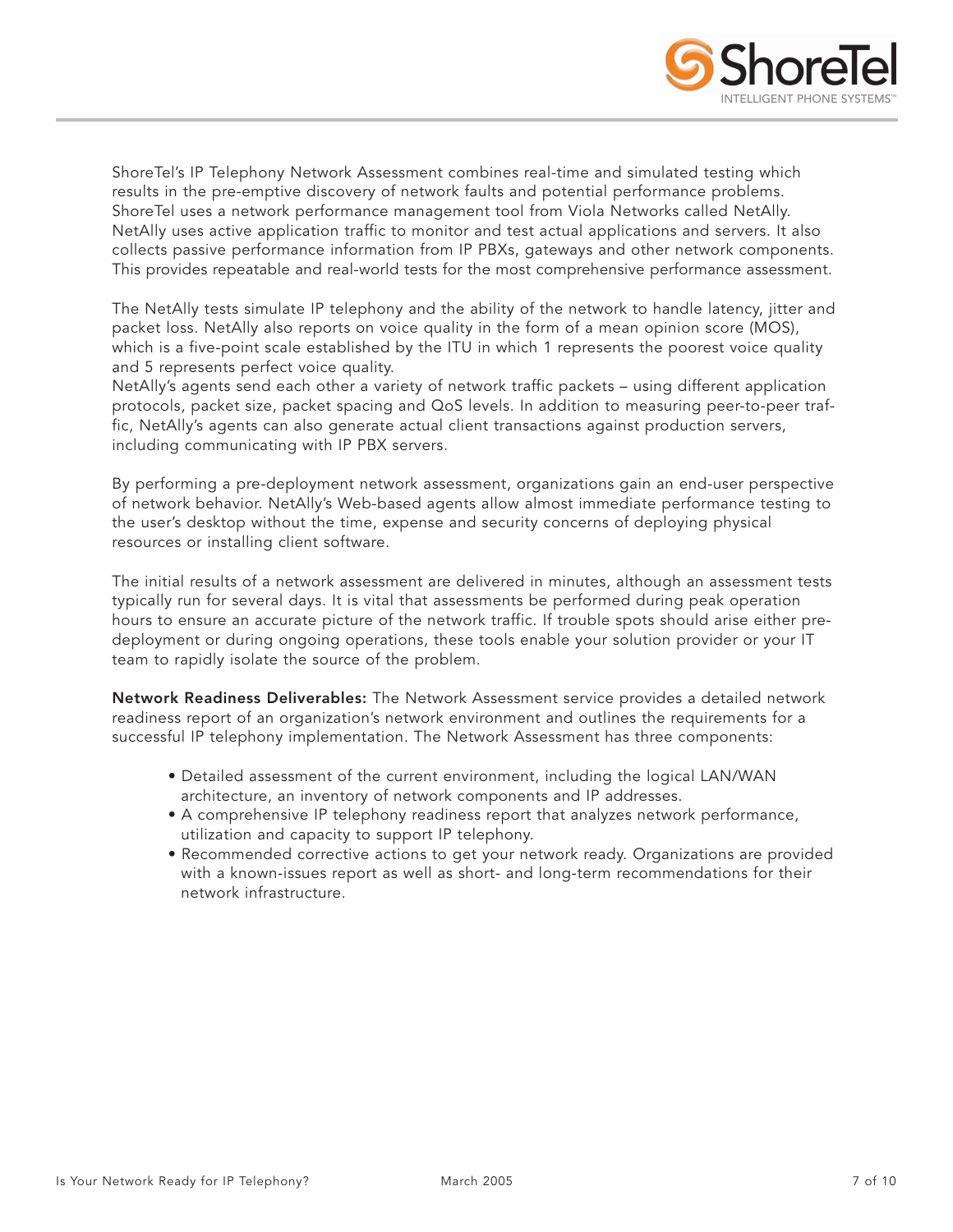



Figure 1: The IP Telephony Network Readiness report includes a detailed LAN/WAN network diagram.



Figure 2: This snapshot shows network latency by number of IP telephony calls.



Figure 3: Monitoring of IP telephony performance across the distributed network.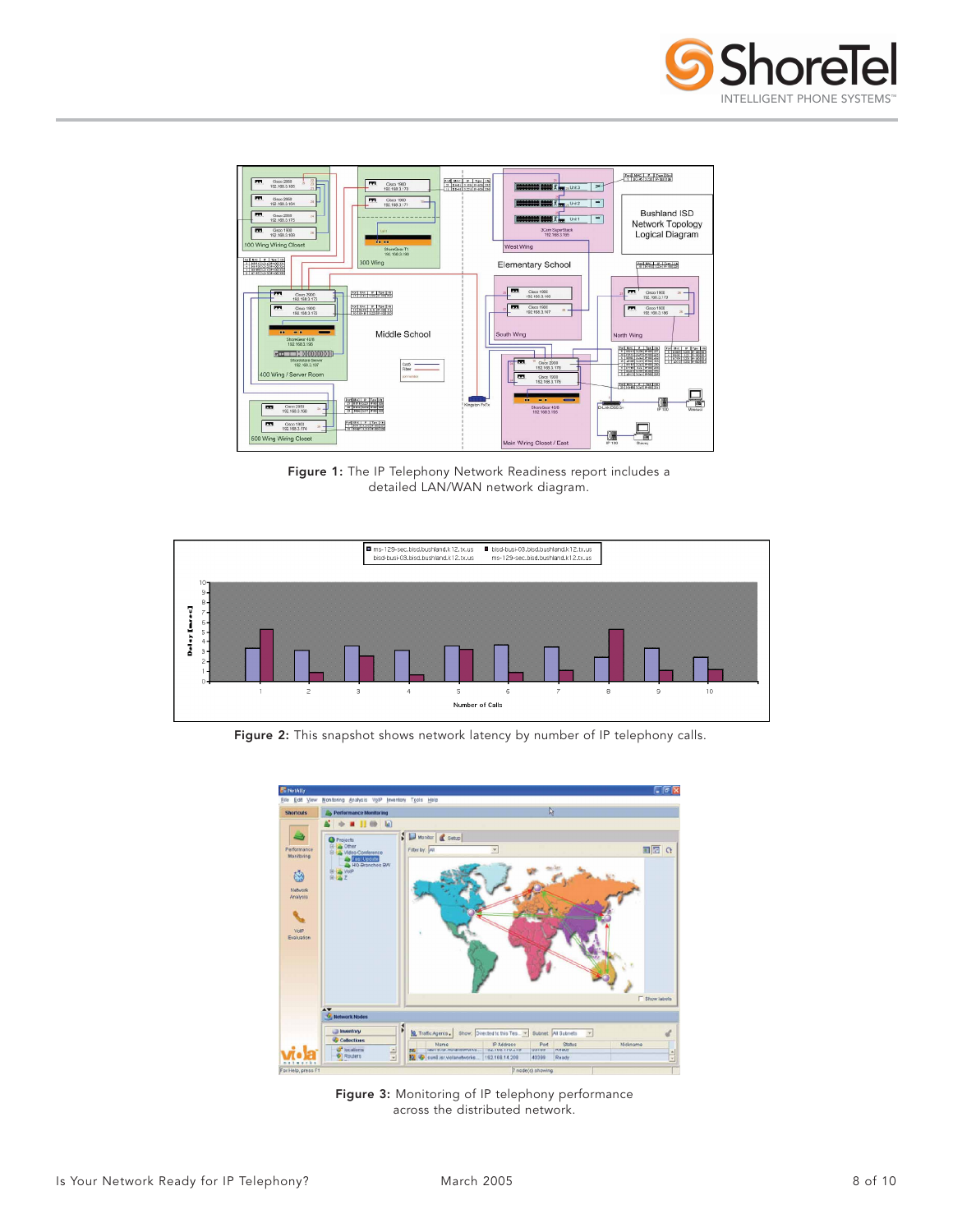

## Choosing the Right IP Telephony Partner

ShoreTel delivers an unrivaled, feature-rich, cost-effective solution that is easy to install, manage and maintain. Implementing IP telephony costs an organization between \$525 and \$1,512 per user, according to Nemertes Research's "Convergence: Reality at Last" study. While the eventual savings can be substantial, the startup costs depend on a number of variables, including the size of the enterprise and which vendor companies chose to supply the IP telephony solution. At \$18 per user, ShoreTel offers the least-expensive start-up costs, according to Nemertes Research, while Cisco, Nortel and Avaya at \$73, \$50 and \$31 respectively, are higher.

#### Key benefits of the ShoreTel IP telephony system include:

- Distributed reliability. ShoreTel IP phone systems are built on a distributed, embedded hardware platform with no single point of failure. IP phone and PSTN failover further ensure 99.999 percent reliability.
- Best-in-class management. Ideal for multi-site companies, a single-view interface enables a global IP network to be managed from anywhere with very little effort. Moves, adds and changes can be implemented in just a few keystrokes.
- Unmatched productivity and ease of use. ShoreTel has the most intuitive call management interface in the industry. Users can choose and customize more than 400 features, maximizing their productivity through powerful desktop applications, including unified communications, converged conferencing, contact center and softphone.
- Phenomenal clarity. ShoreTel leverages IP to deliver superior system and IP phone sound quality – often better than is possible over traditional landlines.
- Interoperability, scalability and legacy integration. ShoreTel systems fully interoperate with leading switches and routers. They scale gracefully for rapid or gradual system expansion and easily integrate with existing legacy phone equipment, such as PBXs and voicemail.

#### Start Talking

With proper configuration, IP telephony delivers superior voice quality at a significantly lower cost of ownership. Delivering a toll-quality voice service means choosing the right IP PBX solution, an experienced systems integrator and thoroughly preparing your network infrastructure for the demands of voice. Make sure your LAN and WAN have sufficient capacity. Use VLANs and QoS as appropriate. A network assessment will ensure that your phone calls come through loud and clear.